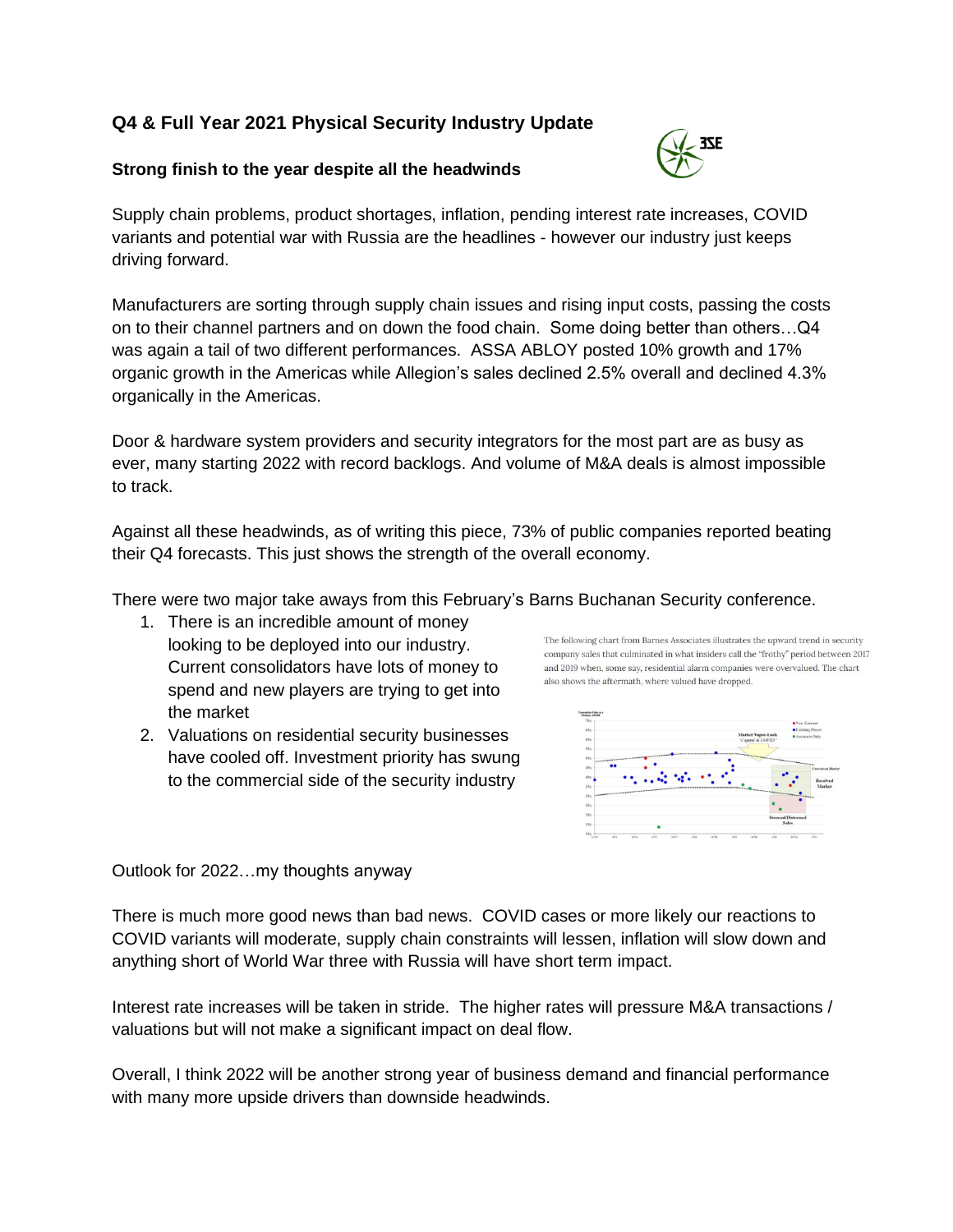## **Q4 2021 Highlights from the Manufacturers**

**Allegion**: Another tough quarter on top and bottom lines

- Q4 total revenue was \$709 million, down 2.5%, -1.4% organically. Adjusted EPS declined 25.5%. Adjusted Operating Margin also declined 6% dropping from 22.5% to 16.4%, some serious deleveraging. Price realization +3.1%, volume down 4.5%.
- Total Allegion full year 2021; Revenue \$2.867 billion +5.4% vs PY, 4.5% organic. Op margin dropped 2.2% to 18.8%. EPS was up 1.6% primarily due to share count reductions.
- Americas' Q4 sales were \$499 million, down 4.3% organically. Residential product sales were down mid-teens, commercial sales up low single digits, and electronics were down low 20's.
- Americas Q4 Operating Margin was down 7.4% dropping from 28.5% to 21.1%. Adjusted ebitda dropped from 30.2% to 22.9%. Ouch
- Americas full year 2021 revenues were up 2.8%, 2.4% organically.
- Allegion International Q4 Sales were \$209 million, up 1.7% vs PY, +5.8% organically, citing growth in portable security. Adjusted ebitda dropped from 21% to 19%. Full year revenues were up 13%, 10.4% organic.
- No acquisitions were reported.
- 2022 Guidance: Americas +8.5% to +10% organic growth, International +3% to +5%.

**ASSA ABLOY**: Another strong quarter & impressive full year results

- Q4 total sales were 25.6 MSEK (\$2.7 billion) up 10% vs PY. +5% price, +5% volume. Strong bottom line leverage, EBIT & EPS increased 15% and 18% respectively.
- Total ASSA full year revenues increased from 87.7 MSEK to 95.0 MSEK (\$10.1billion). An 8% increase; 11% organic, +2% acquisitive, -5% Fx.
- Americas Q4 Revenues were 5.5 MSEK (\$586 million) up 21%.  $+17%$  organic,  $+3%$  fx,  $+1%$ acquisitive. "Very strong sales in Arch Hardware, Electromechanical, Security Doors, US Resi & Smart Home products". Operating margin was flat at 20.6%. Aggressive pricing & positive mix offset increased material costs.
- Americas full year sales were 20.5 MSEK (\$2.2 billion), + 7.8% vs PY.
- EMEA increased 6% organically. Operating margin increased from 12.8% to 15.5%. Strong sales in Finland, France, Africa & Middle East.
- Asia performance is struggling, sales were flat. Operating margin dropped from 8.2% to 3.6%.
- Global Technology (HID & Ving) group was up 7%, operating margin was 15.7% vs 16.4% PY.
- Entrance Systems was up 14%. OM increased from 15.8% to 16.5%. "Very strong sales in residential & perimeter security.
- Completed four acquisitions in the quarter, 13 in the full year. Q4 included B&B Roadway & Security Solutions in the US adding traffic control and additional products to the perimeter security portfolio.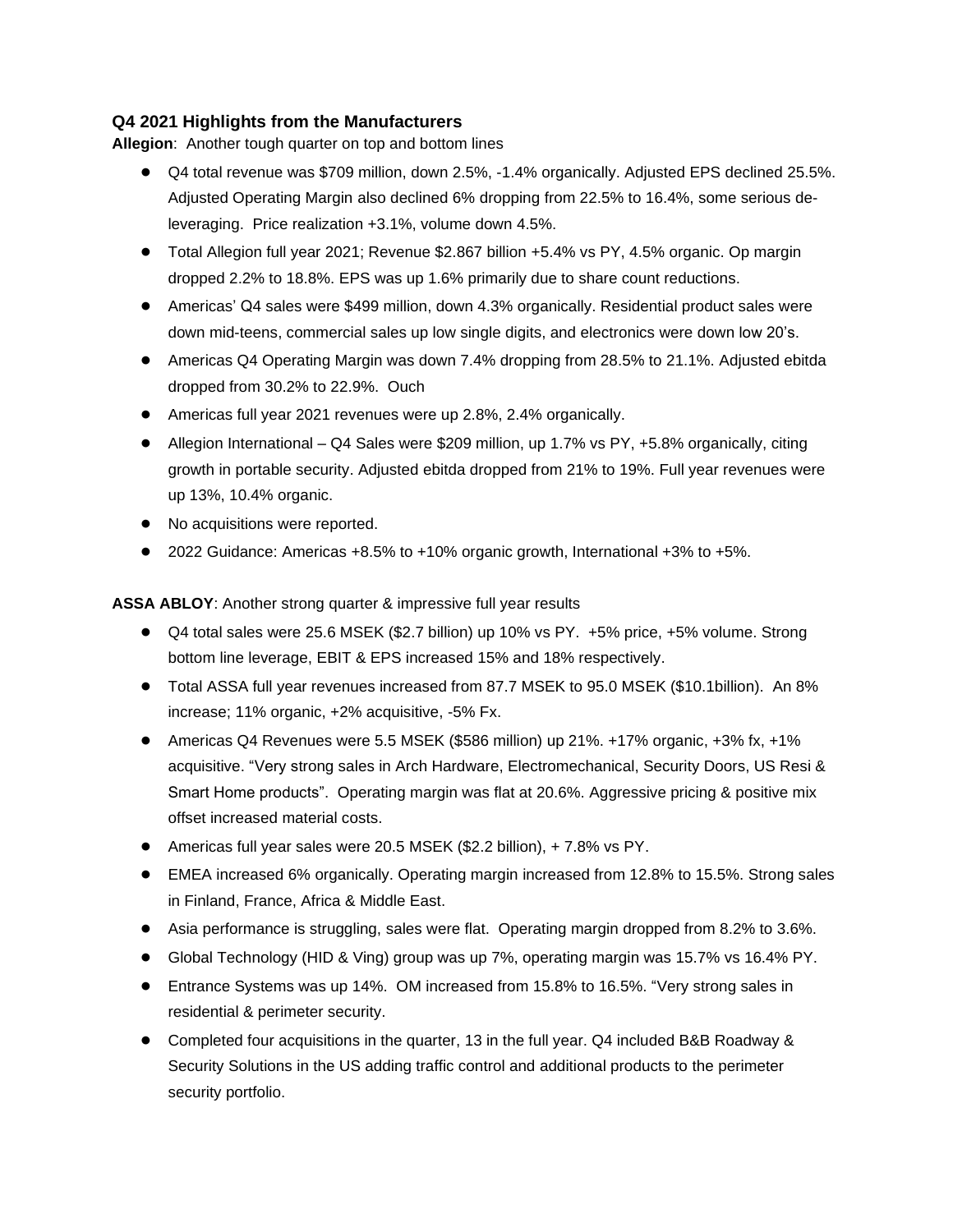### **Dormakaba – No financial reporting this quarter**

**Alarm.com** Q4 Earnings release Feb 24th. I am not waiting on their release this Qtr.

#### **M&A Highlights – Too Many Deals to Detail!**

M&A activity was so hot in the  $4<sup>th</sup>$  quarter that I can't cover it all here, so I want to concentrate on the larger deals and the activities of the larger consolidators in the market who are reshaping the landscape.

**CTSI** (WindPoint Partners) acquired Exton, PA based **Protection Bureau** and Orlando based **Star Asset Security**, a full featured integrator with 8 offices in the southcentral region. These deals were CTSI's  $5<sup>th</sup>$  and  $6<sup>th</sup>$  acquisition since June 2020.

**Cook & Boardman** (Littlejohn) acquired four companies in December. Memphis based **Universal Manufacturing, Bass Security** a hybrid locksmith security integration business based in Cleveland, CA based systems integrator **Blue Vilot,** and Texas based security integrator **3Sixty Integrated**. C&B has made 14 acquisitions with Littlejohn since 2018. C&B's security integrator acquisitions have vaulted them into the top 10 commercial integrators in N America. 14 deals since 2018 with 4 in December must be like herding cats.

**Sciens Building Solutions** PE backer Huron Capital sold the portfolio to Carlyle Group giving the group deeper pockets to continue on their stated quest to be the "largest independent FLS (Fire, Life Safety) integrator in N America" Under Terry Heath's leadership, Sciens has acquired 13 companies and increased the groups EBITDA 35 fold.

**Pye – Barker** a leading provider of Life Protection systems with 110 locations and 3,000 employees acquired Utah based **Mountain Alarm Fire & Security** and Lancaster PA based **Yarnell**.

**Convergint** acquired **Simpson Security** one of Louisiana's largest security integrators and German **Keyotel** a provider of access control & video surveillance systems, doubling their footprint in Germany.

**Stanley** was finally able to unload their security business, selling the commercial & healthcare business units to **Securitas** for \$3.2 billion, a 16X multiple of ebitda. Securitas' stated goal "doubling their security business by 2023". Stanley held on to their sweet automatic door business.